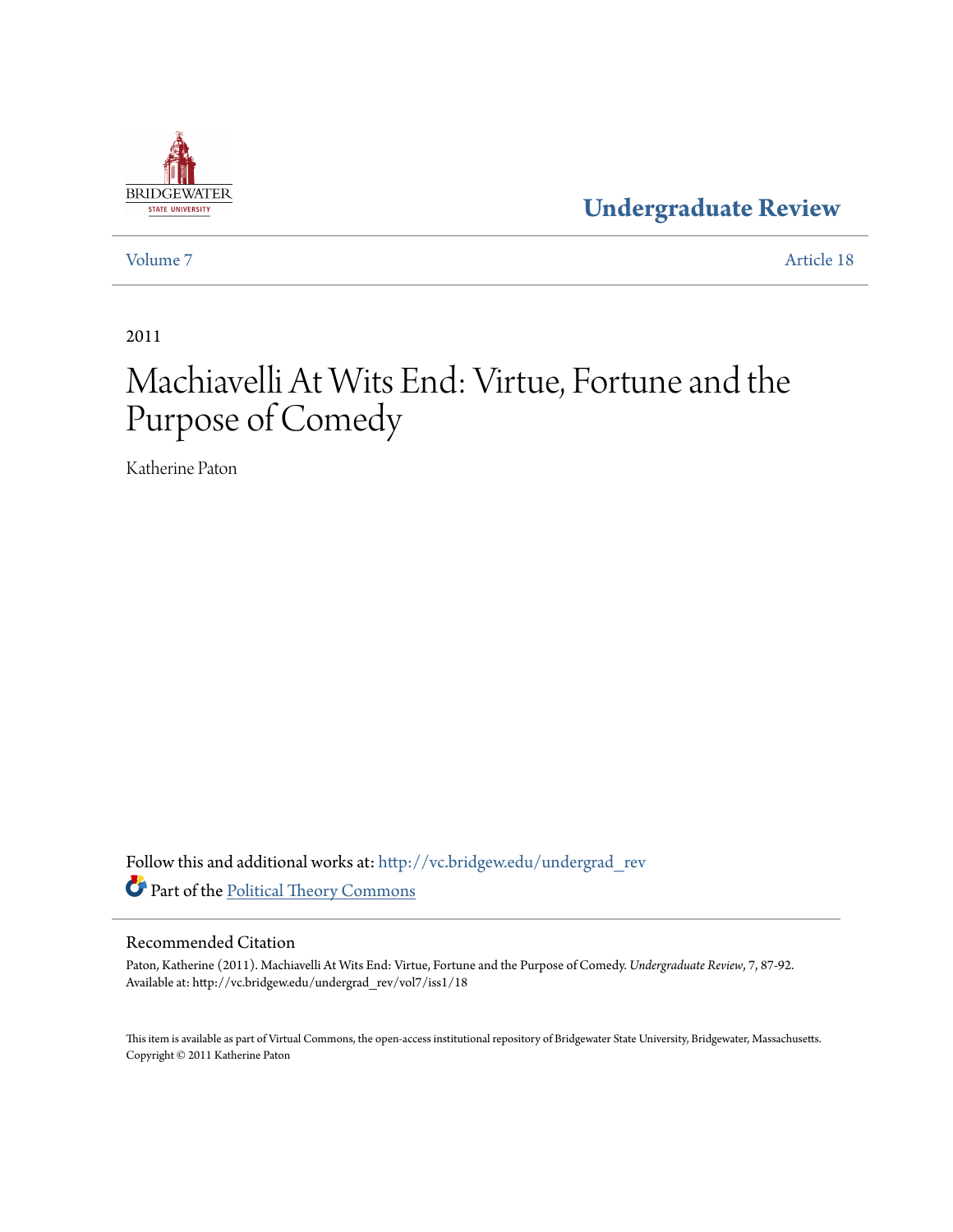# Machiavelli At Wits End: Virtue, Fortune and the Purpose of Comedy

# **KATHERINE PATON**



Katherine Paton is a political science major, studying political theory. She began research on this project

in the Fall semester of 09-10 with an ATP semester grant. She continued research with the ATP summer grant during the summer of 2010, and will be presenting the entire work at the Midwest Political Science Association conference in April 2011. This part of her research is part of her honors thesis, which will be completed and defending during Spring 2011. Katherine will be attending graduate school in the fall to pursue her Ph.D. in political theory.

**The scholarly ambiguity over the proper understanding of Machiavelli's**<br>
political thought characterizes the scholarship in his literary works as<br>
well. The tragic interpretation of Machiavelli's literary works posits<br>
th *political thought characterizes the scholarship in his literary works as well. The tragic interpretation of Machiavelli's literary works posits that Machiavelli's understanding of virtue fails to provide humanity argues that man is virtuous and prudent enough to conquer fortune. To accomplish this, one must only follow Machiavelli's political teaching. I address this tension through analysis of conspiracy in Machiavelli's Clizia. Sofronia's successful conspiracy attests to the utility of Machiavelli's account of virtue in overcoming fortune and speaks to the comic quality of Machiavelli's political and literary works. The argument advanced here also speaks to the conspiratorial quality of Machiavelli's political and philosophic enterprise.*

Considerable controversy exists over Machiavelli's treatment of comedy and tragedy. In one school of thought, the dark quality of Machiavelli's political writings encourages a tragic interpretation of his plays, letters, and other various works (Jacobitti 2000, Pitkin 1999). His political teaching of virtue, especially in regards to the abilities of a prince to overcome fortune, allows the dismissal of tragedy as an aspect of his intention within his teaching (Strauss 1958, Mansfield 2000). Central to this controversy is the concept of fortune and whether or not Machiavellian virtue is strong enough to overcome this powerful force.1 Machiavelli's ideal man is virtuous and prudent enough to conquer fortune; the man that succumbs to a tragic fate has only his own lack of these qualities to blame (*Prince* 138).<sup>2</sup> If Machiavelli's thought is solely comic, his prince will always be able to find a way around fortune or chance. If it is tragic, these and other forces will always be able to triumph due to human weakness.

Here I evaluate Machiavelli's play *Clizia* as it relates to his political works. First, I provide an overview of the existing scholarly debate over his treatment of comedy and tragedy. The next section provides an analysis of conspiracy as developed in Machiavelli's *Discourses* and *Prince*. Having laid this foundation for Machiavelli's politics, I then assess his play, *Clizia*, as it relates to Machiavelli's teaching regarding conspiracy. I focus on Sofronia's successful conspiracy as the best demonstration of Machiavellian politics. From here, I am able to conclude that Sofronia embodies Machiavellian virtue and that *Clizia* is properly understood as a comedy.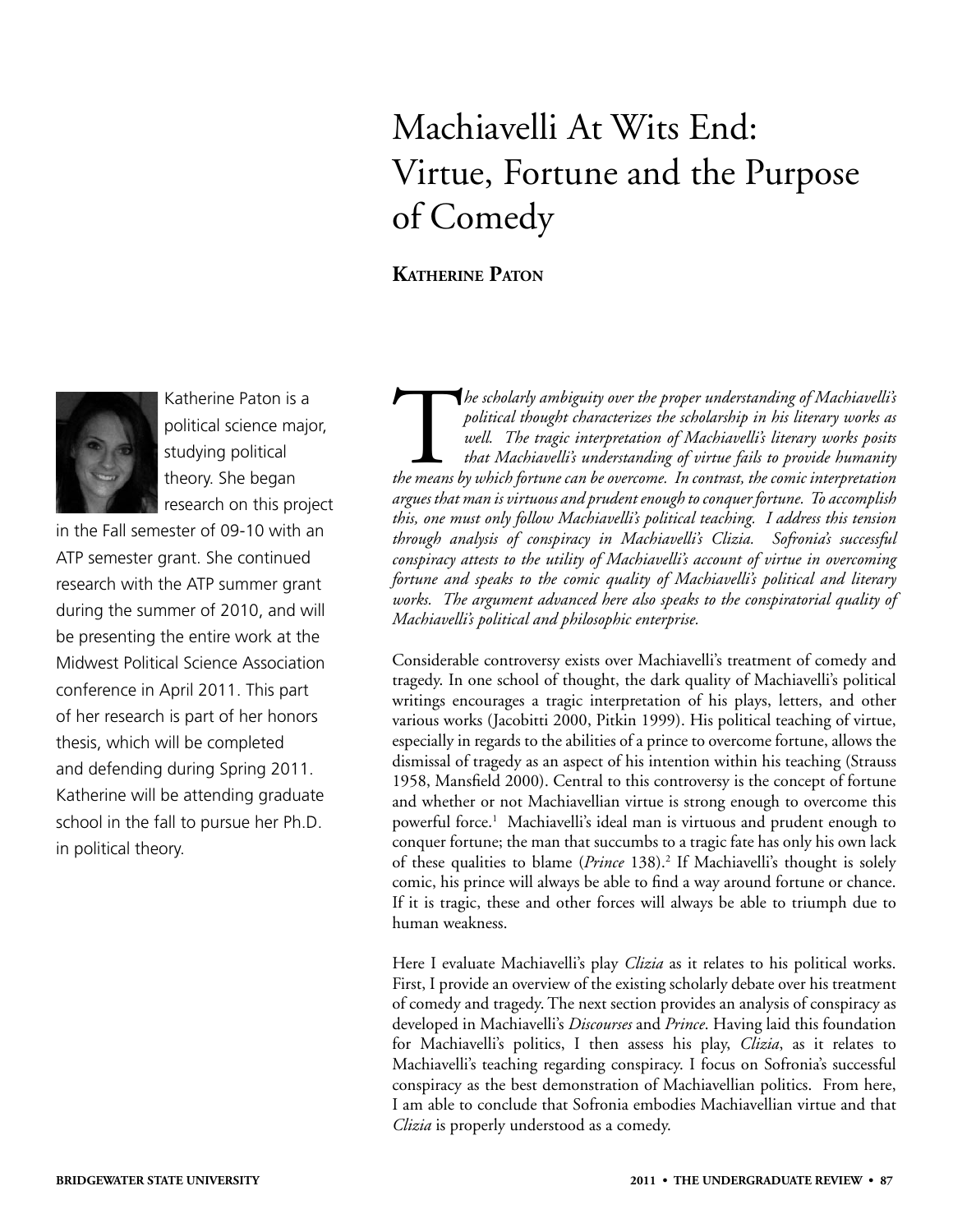### **Machiavelli's Literary Works: Tragic and Comic Evaluations**

Machiavelli's plays have been evaluated by most scholars as either works of comedy or tragedy. Michael Harvey (2000) considers Machiavelli's works to be tragic. While Machiavelli suggests that the most virtuous prince is capable of subduing anything in his path, Harvey does not believe such a man exists. In a similar interpretation, Franco Fido's (2000) analysis of Machiavelli's work as a whole concludes that Machiavelli resigns himself to the weakness of humanity and the triumph of fortune. Hanna Pitkin (1999) similarly sees Machiavelli's prince as virtuous but in only one way. As she considers the manly virtue given by Machiavelli to be his most necessary and therefore most emphasized quality, the prince is not correctly prepared to overcome fortune. Instead, Machiavelli's prince is inflexible and therefore will fall to fortune and other powerful forces. For tragedians, while Machiavelli's prince is a man who could conquer all, Machiavelli is ambiguous or even critical of the actual possibility of such a man existing. Thus, while he spells out what is necessary in order to escape tragedy, his lack of confidence in the actuality of such a man leads his thought to a tragic conclusion.

Others deny the existence of a tragic element in Machiavelli's political thought (Strauss 1958, Mansfield 2000). Strauss considers Machiavelli's use of literature as a representation of his own comic nature; not as a tragic element to his politics. Machiavelli's overall goal is to introduce new modes and orders into Italy, political philosophy and politics in general. By introducing these new modes and orders, Machiavelli advises men on how to become great and powerful. Machiavelli writes, "the most excellent men will have a proper estimate of their worth and of the conduct becoming to them, and they will not be shaken in their opinion and their conduct by the whims of fortune" (Strauss 1958, 192). The successful prince will not succumb to tragedy – if he follows the counsel of Machiavelli, fortune will be defeated. A true prince, being of the highest prudence and virtue, "is then subject to nature and necessity in such a way that by virtue of nature's gift of 'brain' and through knowledge of nature and necessity he is enabled to use necessity and to transform matter" (Strauss 1958, 253).<sup>3</sup> Strauss argues that Machiavelli creates a man of such virtue and strength that no tragedy will force itself upon him. Instead, that man will be able to flexibly use his ability to combat and conquer fortune.<sup>4</sup> In Strauss' view, Machiavelli's examples that do succumb to fortune do so not because of her superior strength, but because they failed in judging the most prudent actions based on the time and situation. Thus, "in Machiavelli we find comedies, parodies, and satires but nothing reminding of tragedy. One half of humanity remains outside of his thought. There is no tragedy in Machiavelli" (Strauss 1958, 292). The faults and

failures of imprudent men cannot be judged as tragedy, as their downfall was preventable had errors not been made.

## **Conspiracy in Machiavelli's Literary Works**

Machiavelli's use of conspiracy can be linked to the debate between the comic and tragic interpretations of Machiavelli. Though conspiracy is clearly a crime, as it is planned by one or more men against the current modes and orders, conspiracy can be beneficial, and thus less reprehensible when compared to other serious crimes. In the event that a conspiracy is successful, and new modes and orders are in fact put in place, the intensity of the crime is actually lessened (Strauss 1958). The new modes and orders are by necessity stronger and more virtuous than the existing ones, and thus become a common benefit. Deriving power from a successful conspiracy, the prince who establishes these new modes enables himself to overcome fortune and tragedy.

This is evident in Machiavelli's analysis of conspiracies. While he begins with advice on how to avoid being conspired against, he ultimately points to what one needs to do in order to successfully conspire (Strauss 1958). Before the conspiracy begins, danger is found in preparing to attack. Successful conspirators will keep their plot to themselves, only sharing with one person when absolutely necessary. To be free with one's plans is to essentially foil an attempt before it can begin (*Discourses* III.6.3). The danger of a conspiracy being uncovered is also found in conjecture, where a schemer is unable to prevent clues of his plot from being revealed. In this case, while the plot itself is not told to the wrong person, certain hints allow a conclusion to be drawn that also leads to a ruined conspiracy (*Discourses* III.6.3). When others are involved in the plot, the leader of the rebellion must also be prepared for the possibility of another member leaking the plot, whether by mistake, on purpose or by force. The danger found in the next step of the conspiracy, the execution, is obvious – the risk of something going wrong is high. Thus, Machiavelli warns that such dangers "arise either from varying the order, or from spirit lacking in him who executes, or from an error that the executor makes through lack of prudence or though not bringing the thing to perfection by leaving alive part of those who were planned to be killed" (*Discourses* III.6.12). Here, it falls on the conspirator to look to his manliness and prudence to follow through with his plot; without doing this he risks his own life. He must have a plan and be willing to adhere to it, as the plotter who is prevented from achieving his goal by a guilty conscience risks the chance of death. However, accident can lead to a change of plan, which the conspirator must not let affect his final goal. He must prudently revise the plan in light of these changes. After the conspiracy has been performed, the final danger is assessed in a manner similar to the middle stage. If there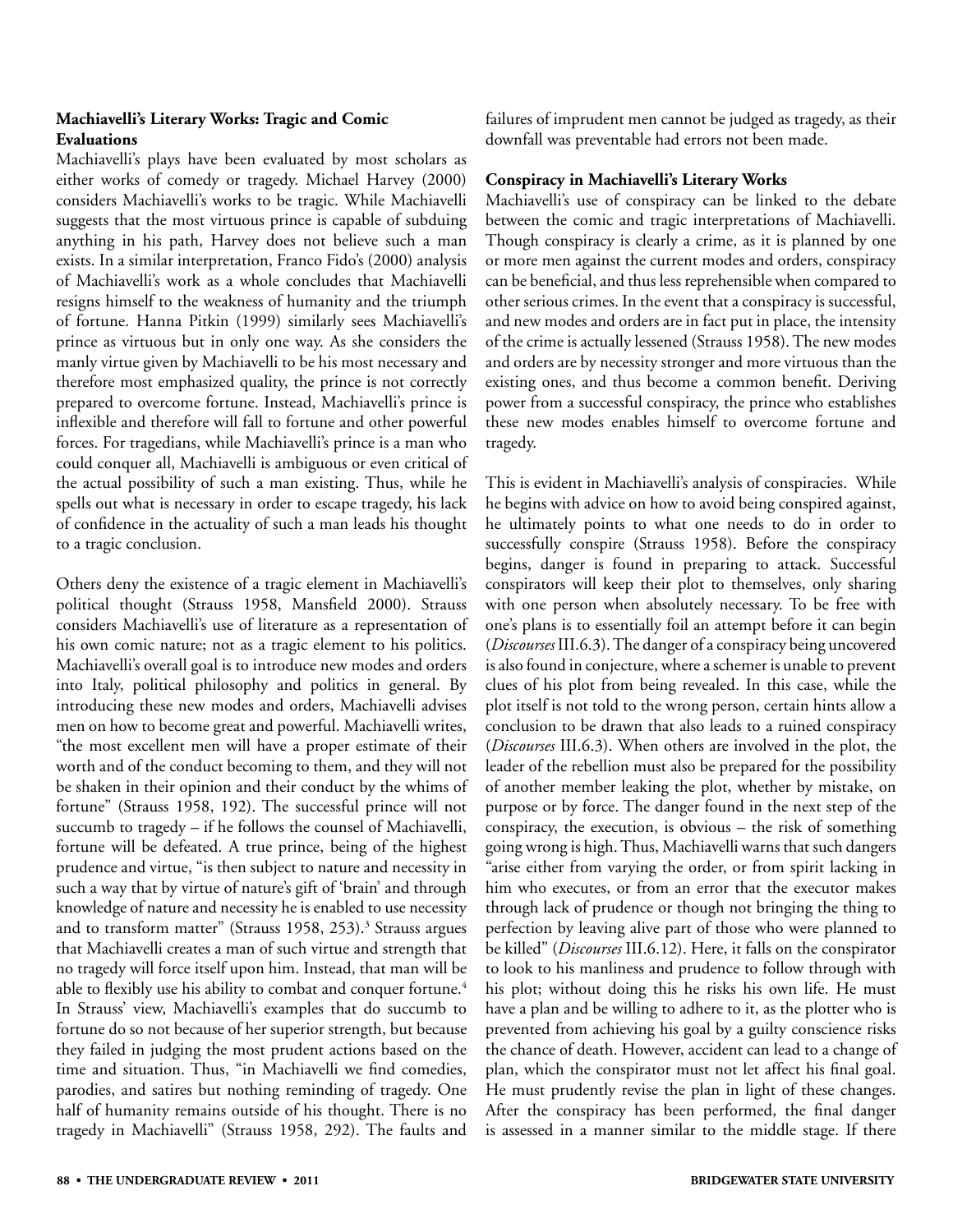has been someone left alive who now has a serious grievance against the conspirator, he has put himself in further danger by not eliminating every threat against him (*Discourses* III.6.12). When someone has been left alive, the danger actually escalates from that during the execution. Thus, it is absolutely necessary to execute the sons of Brutus (see *Discourses* III.6).

Virtue is essential in executing a successful conspiracy. Machiavelli writes that a city is "more or less difficult to keep according to whether the one who has acquired them is more or less virtuous" (*Prince* 32). He who expects to be successful in his conspiracy must be truly virtuous in Machiavellian terms. For a private man to become a prince, he must follow the modes of others, where "fortune provided them with nothing other than the occasion which gave them the matter into which they could introduce whatever form they pleased" (*Prince* 33). Not only must he have virtue to conspire, he must only use fortune in respect to the time and place, using his own strength and not fortune to achieve his ends. This virtue and lack of reliance on fortune allows him to overcome his opponent. Even against a strong enemy, his virtue gives him the ability to weaken their forces. Machiavelli identifies the Romans as strong conspirators, as they "sent colonies, kept and provided for the less powerful without increasing their power, put down the powers and never let powerful foreigners gain a reputation" (*Prince 15*). Like the Romans, a private man who aims to conquer must utilize conspiracy as he is incapable of engaging in war.

As a new prince, the successful conspirator must balance his own desires and that which he must implement for "states and security" (*Prince* 34). This task is far from simple, as "nothing is more difficult to deal with nor more dubious of success nor more dangerous to manage than making oneself the head in the introduction of new orders" (*Prince* 34). The successful conspirator must rely on his virtue and his ability to deceive. Deception is necessary to achieve the end goal of a conspiracy, as he who becomes the new prince must work around his lack of arms. In order to have the best chance at being successful, both with the original conspiracy and with keeping his state, the prince must realize that "he who lets go that which is done for that which ought to be done learns his ruin rather than his preservation – for a man who wishes to profess the good in everything needs must fall among the many who are not good" (*Prince* 93). While he would be wise to have the appearance of accordance with that which ought to be done, he must not lose sight of that which needs to be done. The cunning, foxy side of the prince allows this, as it is necessary "to be a great hypocrite and deceiver . . . that he who deceives will always find one who will let himself be deceived" (*Prince* 108). To have the foxy nature is important for a private man who intends to become a

prince; along with his virtue, prudent use of deception allows him to successfully conspire.

### **Sofronia's Successful Conspiracy**

Sofronia's conspiracy is successful and is true to the Machiavellian teaching on conspiracies*.* In order for a conspiracy to be justified or have the possibility of success, the injuries done to those who conspire must be "in property, in blood, or in honor" (*Discourses* III.6.2). Honor is where Sofronia feels that she has felt injury. Nicomaco's desire for Clizia causes him to become consumed with her. Consequently, "his business was neglected, his farms were laid waste, his business dealings went to ruin . . . the servants, seeing this, made fun of him, and his son cast aside his reverence . . . this poor household will come to ruin" (*Clizia* II.4.22). Sofronia feels that her family, which was once respected by others, has been lead down a path to disrepute due to the actions of Nicomaco that are fueled directly from his desire. Sofronia, as she is determined to stop the plot of Nicomaco to sleep with Clizia, which will lead to the ruin of her family, embodies the virtuous conspirator most likely to achieve success. Her drive, along with her position in relation to her opposing force, her husband, are advantageous as "weak men and those not familiar to the prince lack all those hopes and all those occasions that are required for execution of a conspiracy" (*Discourses* III.6.3).

In returning her household to the status that it once enjoyed, Sofronia acquires the authority once belonging to Nicomaco as the head of the family. Cleandro is aware that his mother is unwilling to let Nicomaco's servant Pirro marry Clizia, and Sofronia is aware of the bargain that has been struck between master and servant (*Clizia* V.3.57). However, while Cleandro believes that his mother is free from suspicion of his own designs on Clizia, she slides into conversation with Cleandro that: "if I believed that I'd be taking her out of Nicomaco's hands just to put her into yours, I wouldn't intervene in this" (*Clizia* III.3.30). Here she reveals to him that not only is she keeping Clizia from Nicomaco, but she has no intention of Cleandro having her either. In this conversation, she also eludes to her many plans, saying "I have so many things revolving in my head, and I believe that there's one to spoil his every plan" (*Clizia* III.3.30). From managing this, and preventing Nicomaco from achieving his final goal, she accomplishes her main goal of becoming the prudent head of the family. Her co-conspirators are likely not aware that Nicomaco would only be the visual head of the family, with Sofronia holding the reins behind the scenes. In this way Sofronia is prudent, as Machiavelli states that "if indeed you communicate it [the conspiracy], not to pass beyond one individual," thus that if it must be spoken of, to choose only one to confide in (*Discourses* III.6.9). The most prudent action is to keep the conspiracy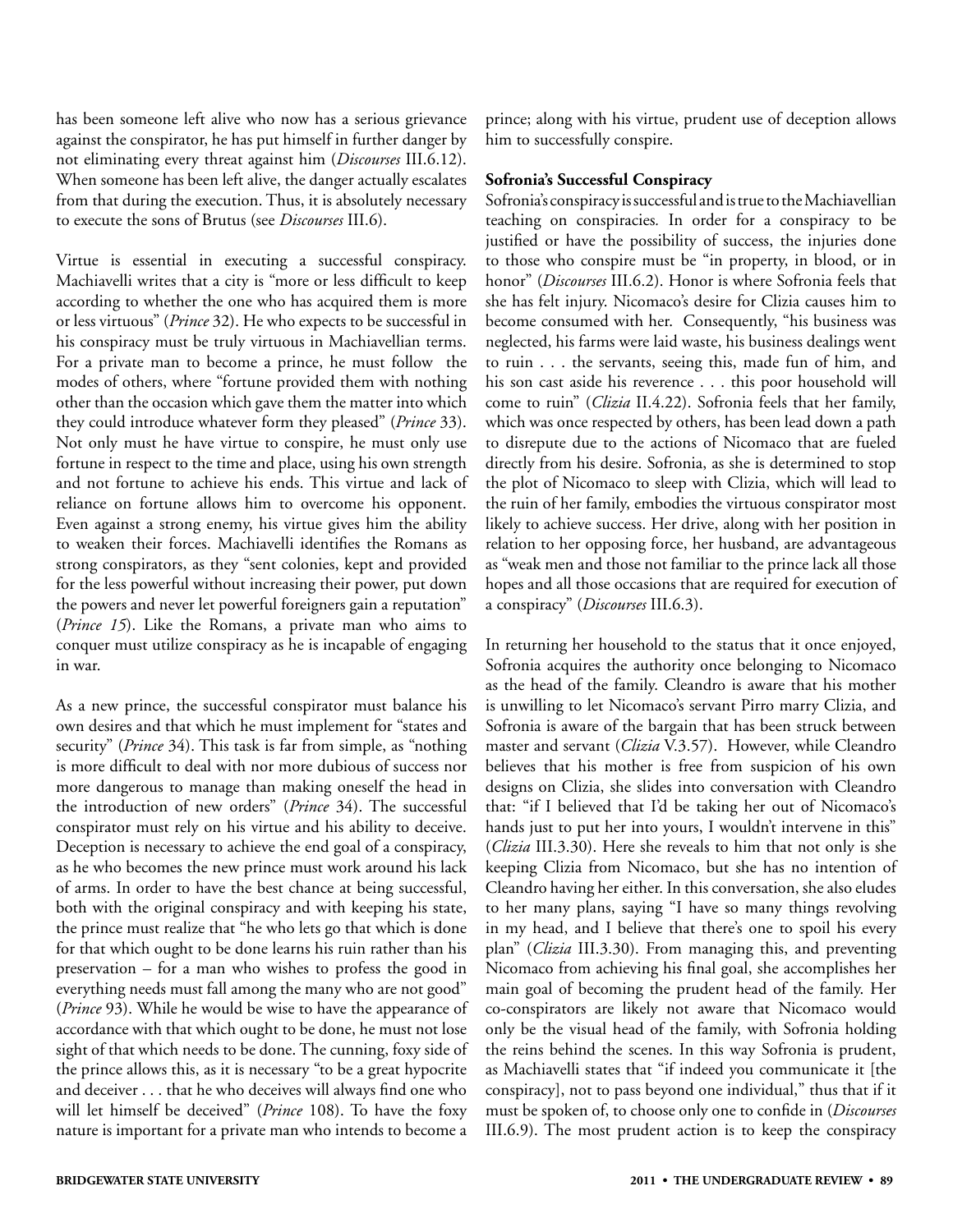limited to only oneself, as Sofronia is able to do by keeping the most significant end a secret.

Sofronia's ability to maintain the requisite secrecy speaks to her ability to properly deceive. High on her list of concerns is maintaining the reputation of the family, and Sofronia considers her religious piety an integral part of this status. Sofronia's concern with piety is a quintessential Machiavellian trait, as he writes "nothing is more necessary than to have this last quality [religion]. For men, universally, judge more by the eyes than by the hands" (*Prince* 109). Machiavelli does not actually require piety. He only counsels the appearance of piety as this is more than enough to satisfy the people. Thus, when Nicomaco asks Sofronia why she is attending church during Carnival, a festival similar to Mardi Gras, she retorts that "one ought to do good all the time, and it's so much more welcome for it to be done on those occasions when others are doing evil" (*Clizia* II.3.17). Sofronia knows that she will be viewed well for attending church on any given day, but will be viewed in an even fonder light for attending on a day where indulge in irreligious activities. Thus, she is able to use the appearance of piety to her own advantage in a Machiavellian way.

When Pirro wins the lottery that is to determine who will be the rightful husband of Clizia, Nicomaco thinks that he has solved his problem with Sofronia and Eustachio. He is blinded and unable to see that the prudent Sofronia has already begun to plan for this exact event (see *Clizia* III.7.36). Speaking to Pirro, Nicomaco says "did you see how sad the whole crowd was, and how my wife despaired" (*Clizia* IV.2.41)? He goes on to say how excited he is for the events that he expects to transpire that night – without ever considering that he might in fact be thwarted. Thus, when Nicomaco enters the bed of Clizia on the night she has wed Pirro, he is caught entirely unaware by what is waiting for him there. Upon attempting to bed Clizia, he finds himself aggressively rejected: "I went to kiss her, and with her other hand she pushed my face away, I went to throw myself all over her, and she gave me a shot with her knee, so hard that she broke one of my ribs" (*Clizia*  V.2.54). After multiple attempts, his beloved turns onto her frontside, where she/he "held herself tight with her breast on the mattress, so that all the winches in the Opera couldn't have turned her over" (*Clizia* V.2.55). The next morning, Nicomaco is greeted by "being stabbed in the flank and being given five or six accursed shots under the rump" eventually seeing "instead of Clizia, Siro, my servant, upright on the bed, entirely naked" (*Clizia* V.2.55-56). Sofronia's conspiracy leaves her husband emasculated, and he proclaims he is "disgraced for eternity, I have no further remedy, and I can't ever again face my wife, my children, my relatives, my servants" (*Clizia* V.2.53). Nicomaco is completely unsuspecting of his wife's plot, which has lead him

to total humiliation and defeat. She has been successful enough to deprive him of the goal he has been working towards; second of all she has played him the fool in an extremely indecent way.

Nicomaco's fate, created at Sofronia's hands, is to become the less powerful member of the household. During the scene of his self wallowing, Sofronia appears and states "you're the one who's tormenting me, because, while you ought to be comforting me, I have to comfort you, and while you ought to be providing for them, it falls to me to do so" (*Clizia* V.3.57). Sofronia has taken the role that Nicomaco once played for the household, as he has been too consumed by his desires to provide for his family and act in the ways he should act. Nicomaco fully gives up his position of authority when he tells Sofronia to "do as you wish. I'm prepared not to go outside your arrangements, provided that the matter isn't made known" (*Clizia* V.3.58). The decision over the fate of Clizia has been made not by Nicomaco, but by Sofronia, and he has been forced to relinquish the remainder of his authority to her. Similar to a prince that is able to wrest power from past leaders, Sofronia has not only determined the fate of Clizia, but has usurped control of the family. The reversal of roles between the two main characters can be seen as a gender role reversal, where the female comes out as more powerful than the male. In Machiavellian terms, Sofronia emerges as the princelier of the two characters, which allows her to overcome fortune but also initiates the comic interpretation of the play. As Sofronia assumes a powerful, previously male role, the gender role reversal can be seen as a comic device. The woman has become more powerful, while the male head of the household has been stripped of his virtue, masculinity and authority.

#### **Sofronia: The Embodiment of Machiavellian Virtue**

The conspiratorial side of Sofronia enables her to be considered a fox, as her wit and cunning help her to become successful. But in the true sense of Machiavellian virtue, her strength is shown in taking power away from her husband. This duality is found first in the *Prince*, where it is said that "there are two kinds of fighting: one with the laws, the other with force. The first one is proper to man; the second to the beasts; but because the first proves many times to be insufficient, one needs must resort to the second" (*Prince* 107). In order to be considered a virtuous leader, one must employ both, as "the lion cannot defend himself from snares, and the fox cannot defend himself from wolves" (*Prince* 108). Just like Machiavelli's ideal prince, Sofronia uses her fox-like wit alongside her ability to terrify Nicomaco. Her virtue leads her conspiracy to a successful end and increases her power by returning her household to first principles.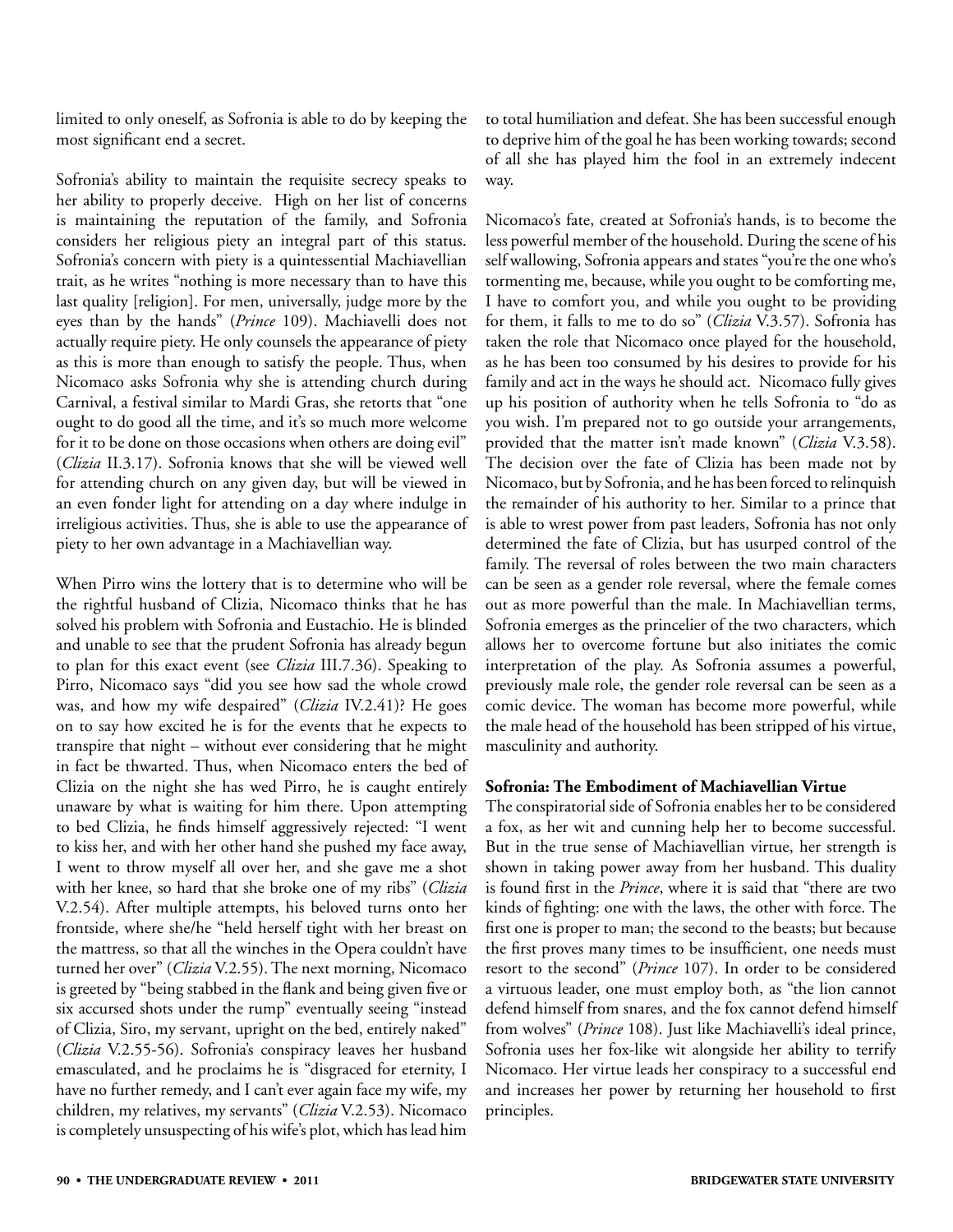Even a virtuous man must have the opportunity to act if he is to be successful; the difference is the source of the opportunity. For the weaker man, this opportunity is found in fortune. On the contrary, "in the highest case, the case of the founder, this opportunity consists in the necessity inherent in his matter" (Strauss 1958, 252). Necessity is the prince's motivation, as "the hands and the tongue of men . . . would not have worked perfectly nor led human works to the height they are seen to be led to had they not been driven by necessity" (*Discourses* III.12.1). Without necessity, the prince is unlikely to find the opportunity needed to achieve his goals. For the same reason, "a captain ought to contrive with all diligence to lift such necessity from its defenders" (*Discourses* III.12.2). This removes both opportunity and motivation from those he is up against, a tactic that enables him to strengthen himself against a weakened opponent. In the example of Gaius Manilius against the Veientians, Manilius manages to block the Veientians in his stockade. Once they realize what has happened, "the Veientes began to combat with so much rage that they killed Manilius" and manage to escape (*Discourses* III.12.2). Thus, necessity is important for he who is attempting a conspiracy, both to have himself but also to take away from another.

Sofronia is able to do this through her appropriate use and manipulation of necessity as recommended by Machiavelli. In considering the family structure as parallel to that of the political structure, it can be said that "all the beginning of sects, republics, and kingdoms must have some goodness in them, by means of which they may gain their first reputation and their first increase" (*Discourses* III.1.1). Throughout the duration of a sect, republic or even family, corruption begins to grow within the ranks, and can eventually cause a decline in virtue. Thus, as Sofronia sees her family rapidly veering off the path from the level of virtue had at its founding, she only has recourse to a return to first principles. For any of these political or private bodies "this return toward the beginning is done through either extrinsic accident or intrinsic prudence" (*Discourses* III.1.1). Sofronia represents intrinsic prudence, as she is a member of the household who employs measures that are calculated in such a way as to achieve a specific end which is in accord with the common good. Such intrinsic measures are "from the simple virtue of one man, without depending on any law that stimulates you to any execution . . . they are of such reputation and so much example that good men desire to imitate them and the wicked are ashamed to hold to a life contrary to them" (*Discourses* III.1.3). The virtue which is capable of returning a corrupt regime back to its ancient virtue and goodness is represented by Sofronia. Just as the Machiavellian character is strong and able to stage a return to these principles, Sofronia prevents Nicomaco from an action that would be imprudent and lead to disrespect for the household. Upon the success of her plot, she also convinces Nicomaco to return to the man he once was, and to perform his duties as such, though without the authority that she has now assumed.

Part of Sofronia's ability to accomplish her goals is due to her being an autonomous individual. Virtue, as found in Machiavellian political writings, posits that man is autonomous (Straus 1958, 244). Machiavelli rejects the proposition that virtue and prudence are compatible with the idea that chance or God govern the actions of man (*Strauss* 1958). Instead, when men properly utilize virtue and prudence, they limit the ability for chance or fortune to undermine their desires. Machiavelli says of his prince that he must not let chance govern his actions, as "that prince who depends wholly upon fortune falls when she changes" (*Prince* 147). Sofronia is successful due to her autonomy. Sofronia is capable of not only playing a part in the conspiracy, but in orchestrating the entire plot. Her use of others to help her achieve her ends is exactly that – her assessing the utility of others to reach her goal. This autonomy allows her to mastermind the plot with no other source of intellectual input; she only needs help from others to assist her in more laborious aspects of the part. Sofronia's autonomy allows her to dismiss traditional morality. She transcends the traditional role of wife by doing away with the limitation inherent in this role. Sofronia convinces Siro to lie in bed with her husband and be sexually assaulted, boldly using a lewd scheme instead of choosing a less profane path.

Human qualities, such as ambition, desire and love are all a part of Machiavelli understands of fortune. In order to rise above fortune and act with virtue, one must be flexible and prepared to handle the various obstacles thrown by fortune. These obstacles are not the only problem; time and circumstance allow fortune an even stronger grasp on human action. For humans, this is much easier said than done, as "nor can one find a man so prudent that he would know how to accommodate himself to this; that comes about because he is unable to deviate from that to which nature inclines him" (*Prince* 148). Sofronia represents the virtue that is needed to oppose her. Fortune is hard to stop, as she is one "who demonstrates her power where there is no ordered virtue to resist her" (*Prince* 147). As Sofronia embodies each virtue outlined by Machiavelli in his political works, she can couple that virtue with her prudence to overcome fortune. To an even higher extent, Sofronia represents ordered virtue because of her relation to the return to first principles. Thus, her ability to finally overcome fortune for her own benefit as well as the benefit of her family lends to the comic interpretation of Machiavelli's literary works. She has not been thwarted by a force, her husband, that is typically considered stronger than herself. Instead, she has prudently calculated a scheme that has triumphed, allowing the conclusion that *Clizia* is a representation of the comic interpretation of Machiavelli.